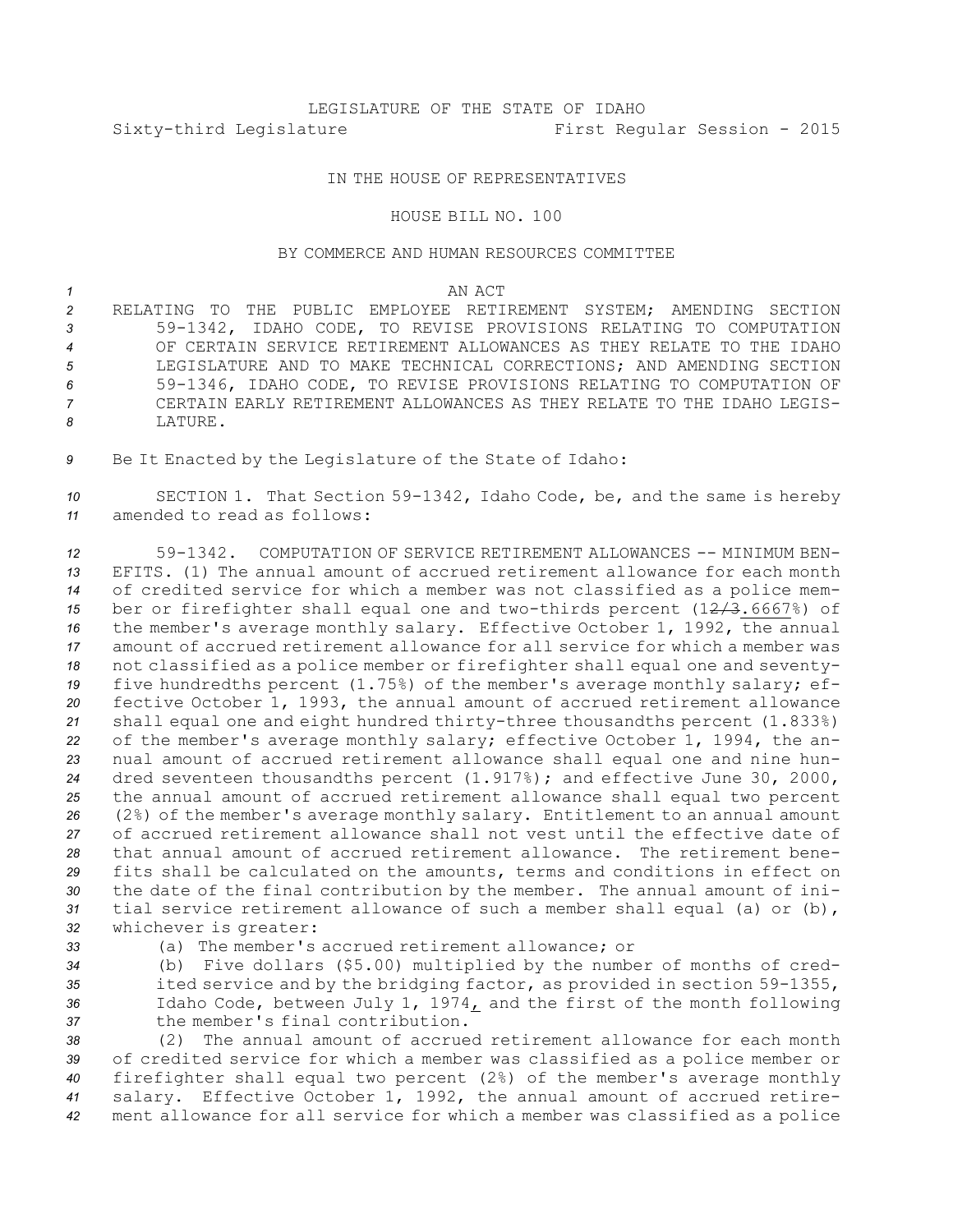member or firefighter shall equal two and seventy-five thousandths percent (2.075%) of the member's average monthly salary; effective October 1, 1993, the annual amount of accrued retirement allowance shall equal two and fif- teen hundredths percent (2.15%) of the member's average monthly salary; effective October 1, 1994, the annual amount of accrued retirement allowance shall equal two and two hundred twenty-five thousandths percent (2.225%); and effective June 30, 2000, the annual amount of accrued retirement al- lowance shall equal two and three-tenths percent (2.3%) of the member's average monthly salary. Entitlement to an annual amount of accrued retire- ment allowance shall not vest until the effective date of that annual amount of accrued retirement allowance. The retirement benefits shall be calcu- lated on the amounts, terms and conditions in effect on the date of the final contribution by the member. The annual amount of initial service retirement allowance of such <sup>a</sup> member shall equal (a) or (b), whichever is greater:

*15* (a) The member's accrued retirement allowance; or

 (b) Six dollars (\$6.00) multiplied by the number of months of credited service and by the bridging factor, as provided in section 59-1355, Idaho Code, between July 1, 1974, and the first of the month following the member's final contribution.

 (3) Provisions of this section shall be applicable to members and con- tingent annuitants of the retirement system and to members, annuitants and beneficiaries of the teachers and city systems. In any recomputation of an initial retirement allowance for <sup>a</sup> person not making <sup>a</sup> final contribution subsequent to 1974, the bridging factor referred to in subsections (1) and (2) shall be 1.000. Any recomputed retirement allowance shall be payable only prospectively from July 1, 1974.

 (4) Benefits payable to <sup>a</sup> person who became <sup>a</sup> member prior to July 1, 1974, or to the member's beneficiaries shall never be less than they would have received under this chapter as in effect on June 30, 1974; provided, however, that the member shall have accrued the amount of accumulated con- tributions required thereby prior to payment of an initial retirement al-*32* lowance.

 (5) If the majority of <sup>a</sup> member's credited service is as an elected of- ficial or as an appointed official, except as <sup>a</sup> member of the Idaho legisla- ture who left the Idaho legislature before July 1, 2015, and subsequently be- came an employee, as defined in section 59-1302(14)(A), Idaho Code, outside of the Idaho legislature, and that official was normally in the administra- tive offices of the employer less than twenty (20) hours per week during the term of office, or was normally not required to be present at any particular work station for the employer twenty (20) hours per week or more during the term of office, that member's initial service retirement allowance shall be the sum of:

 (a) That amount computed under subsection (1) and/or (2) of this sec- tion for only those months of service as an elected or an appointed offi- cial that are in excess of the months of other credited service, without consideration of any other credited service; and

 (b) That accrued service retirement allowance that is computed from an average monthly salary for salary received during the member's total months of credited service excluding those excess months referenced in subsection (5)(a) of this section.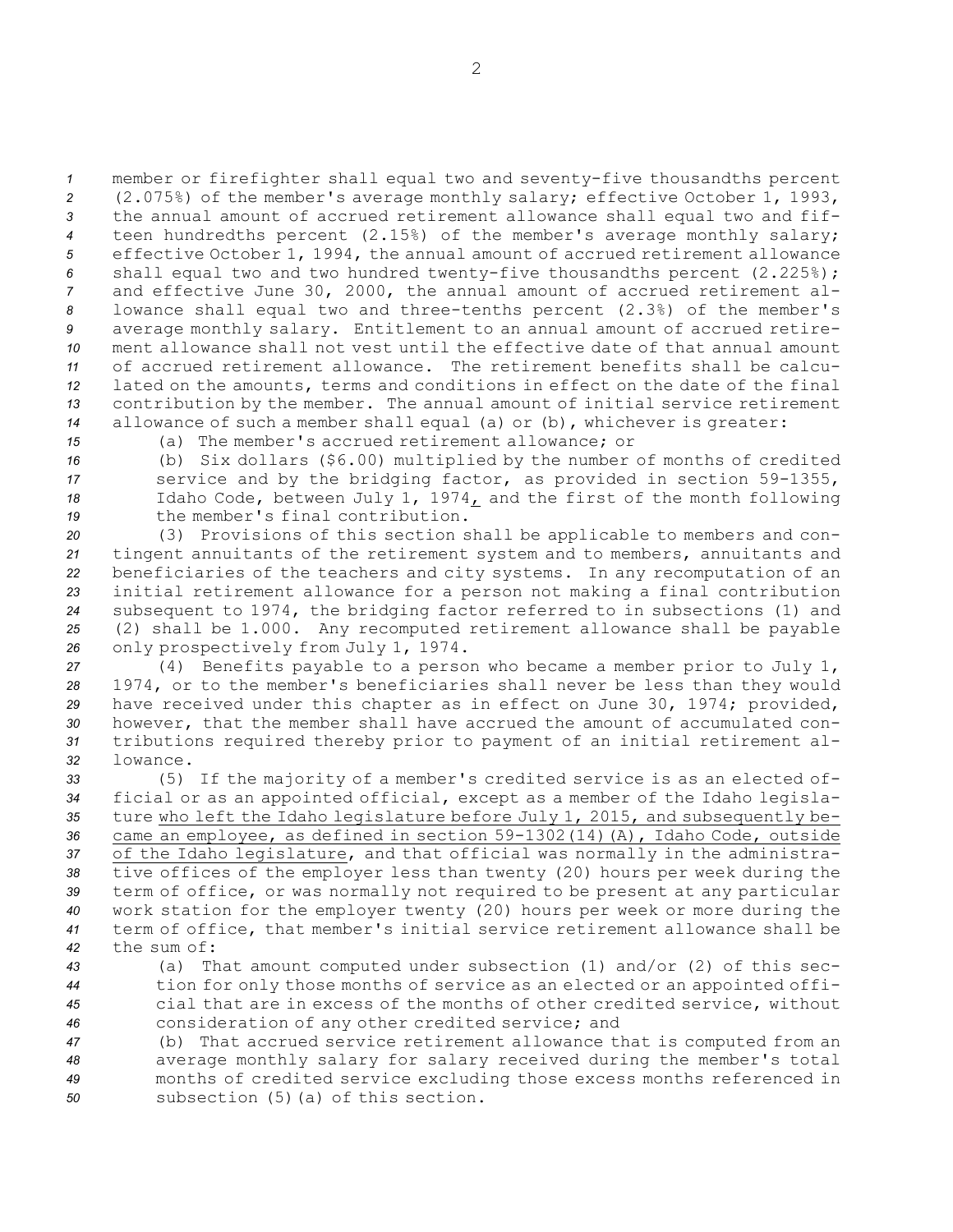The initial service retirement allowance of members of the Idaho legislature who left the Idaho legislature before July 1, 2015, and subsequently became employees, as defined in section 59-1302(14)(A), Idaho Code, outside of the Idaho legislature, will be computed under subsection (1) and/or (2) of this section, on the basis of their total months of credited service. The initial service retirement allowance of all other members of the Idaho legislature on and after July 1, 2015, will be computed in the same manner as the computa- tion for nonlegislative elected or appointed officials including the provi-sions of this subsection if applicable.

 (6) In no case, however, will <sup>a</sup> member's initial service retirement benefit be equal to more than the member's accrued benefit as of May 1, 1990, or one hundred percent (100%) of the member's average compensation for the 13 three (3) consecutive years of employment which produce the greatest aggre- gate compensation, whichever is greater. If the benefit is calculated to exceed one hundred percent (100%) of the member's average compensation, the member shall be eligible for and may choose either:

*<sup>17</sup>* (a) An annual service retirement allowance equal to the member's aver-*<sup>18</sup>* age annual compensation for the three (3) consecutive years of employ-*<sup>19</sup>* ment which produced the greatest aggregate compensation; or

*<sup>20</sup>* (b) <sup>A</sup> separation benefit.

 (7) The annual amount of initial service retirement allowance of <sup>a</sup> mem- ber who is over age seventy (70) on the effective date of the member's re- tirement shall be <sup>a</sup> percentage of the member's initial service retirement allowance. Such percentage shall be one hundred percent (100%) increased as determined by the board to compensate for each month that the member's re-tirement is deferred beyond age seventy (70).

 (8) <sup>A</sup> member's accrued retirement allowance, as otherwise provided in subsections (1), (2), (3), (4) and (5) of this section, shall not be less than the minimum accrued retirement allowance provided in this subsection. The determination of the initial service retirement allowance provided in sub- sections (1) and (2) of this section, and the application of the provisions in subsections (6) and (7) of this section, will be made after the determi- nation of the minimum accrued retirement allowance provided in this subsec-*34* tion.

 This subsection shall apply to members who have at least two (2) sep- arate periods of employment covered under this chapter where each separate period of employment would otherwise be eligible for <sup>a</sup> separation benefit described in section 59-1359, Idaho Code. For purposes of this subsection, if <sup>a</sup> separation of employment occurs that does not exceed sixty (60) consec- utive calendar months then the member's period of employment shall be con- sidered <sup>a</sup> continuous period of employment. For purposes of this subsection, date of last contribution is the date of final contribution for each period or periods of employment.

 For each separate period of employment considered under this subsec- tion, the member must not have received <sup>a</sup> separation benefit for that period, or if he has received such <sup>a</sup> separation benefit under section 59-1359, Idaho Code, he must have completed reinstatement of all previous credited service associated with all separation benefits for all periods of employment as permitted under section 59-1360, Idaho Code.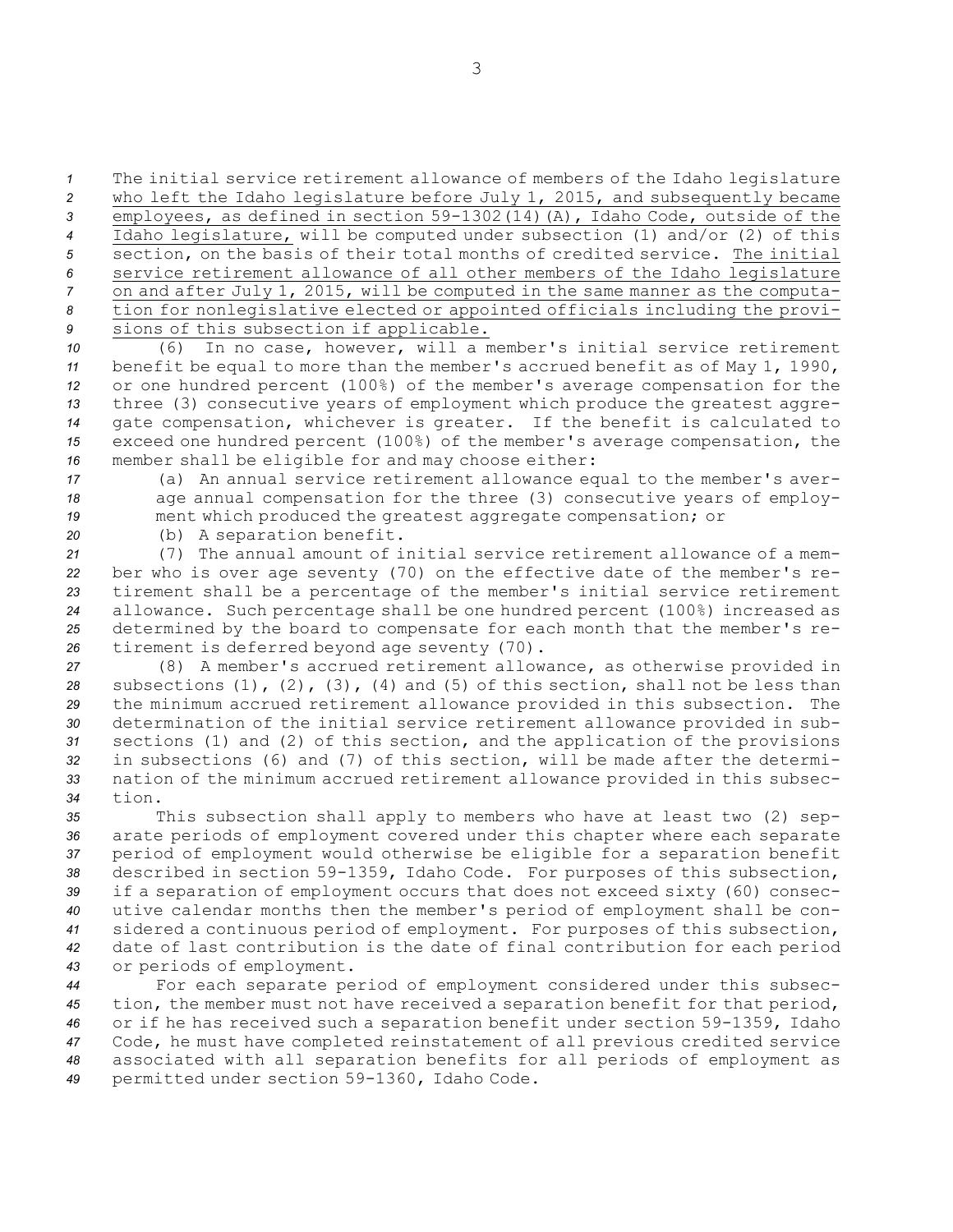The minimum accrued retirement allowance shall be equal to the largest accrued retirement allowance calculated at each date of last contribution based upon the benefit and eligibility provisions in effect as of the date of the last contribution made during such separate period of employment. For purposes of determining the accrued retirement allowance for each date of last contribution:

- *<sup>7</sup>* (a) The member must have at least sixty (60) months of credited service *8* at the date of last contribution;
- *<sup>9</sup>* (b) The member's months of credited service and average monthly salary *<sup>10</sup>* are determined based solely on all periods of employment up to that date *<sup>11</sup>* of last contribution, ignoring later periods of employment; and
- *<sup>12</sup>* (c) The accrued retirement allowance computed for each period is mul-*<sup>13</sup>* tiplied by the bridging factor as provided in section 59-1355(3), Idaho *<sup>14</sup>* Code, between the date of the last contribution made during that sepa-*<sup>15</sup>* rate period of employment and the date of the member's final contribu-16 tion made during the last period of employment prior to retirement.
- *<sup>17</sup>* SECTION 2. That Section 59-1346, Idaho Code, be, and the same is hereby *18* amended to read as follows:

 59-1346. COMPUTATION OF EARLY RETIREMENT ALLOWANCES. (1) The annual amount of initial early retirement allowance of <sup>a</sup> member shall be <sup>a</sup> percent- age of the member's accrued retirement allowance. Such percentage shall be one hundred percent (100%) if the sum of the number of years and months of credited service and the age in years and months is equal to or greater than the sum indicated below. Otherwise, such percentage shall be one hundred percent (100%) reduced by one-fourth of one percent (.25%) for each month up to sixty (60) months that the member's retirement precedes the date the member would be eligible to receive full accrued benefit without additional credited service, and further reduced by two-thirds of one percent (.6667%) for each additional month. Effective October 1, 1992, the further reduc- tion for each additional month shall equal six thousand and forty-two ten- thousandths of one percent (.6042%) of the member's average monthly salary; effective October 1, 1993, the further reduction for each additional month shall equal five thousand four hundred and seventeen ten-thousandths of one percent (.5417%) of the member's average monthly salary; and effective Oc- tober 1, 1994, the further reduction for each additional month shall equal four thousand seven hundred and ninety-two ten-thousandths of one percent (.4792%) of the member's average monthly salary. Entitlement to an annual amount of accrued retirement allowance shall not vest until the effective date of that annual amount of accrued retirement allowance. The retirement benefits shall be calculated on the amounts, terms and conditions in effect at the date of the final contribution by the member.

| 42 | If a member's service retirement     | Then the sum of the member's credited |
|----|--------------------------------------|---------------------------------------|
| 43 | ratio as defined by section 59-1341, | service and age must be equal to      |
| 44 | Idaho Code, is:                      | or greater than:                      |
| 45 | $0.000$ to $0.050$                   | 90                                    |
| 46 | $0.051$ to $0.150$                   | R 9                                   |